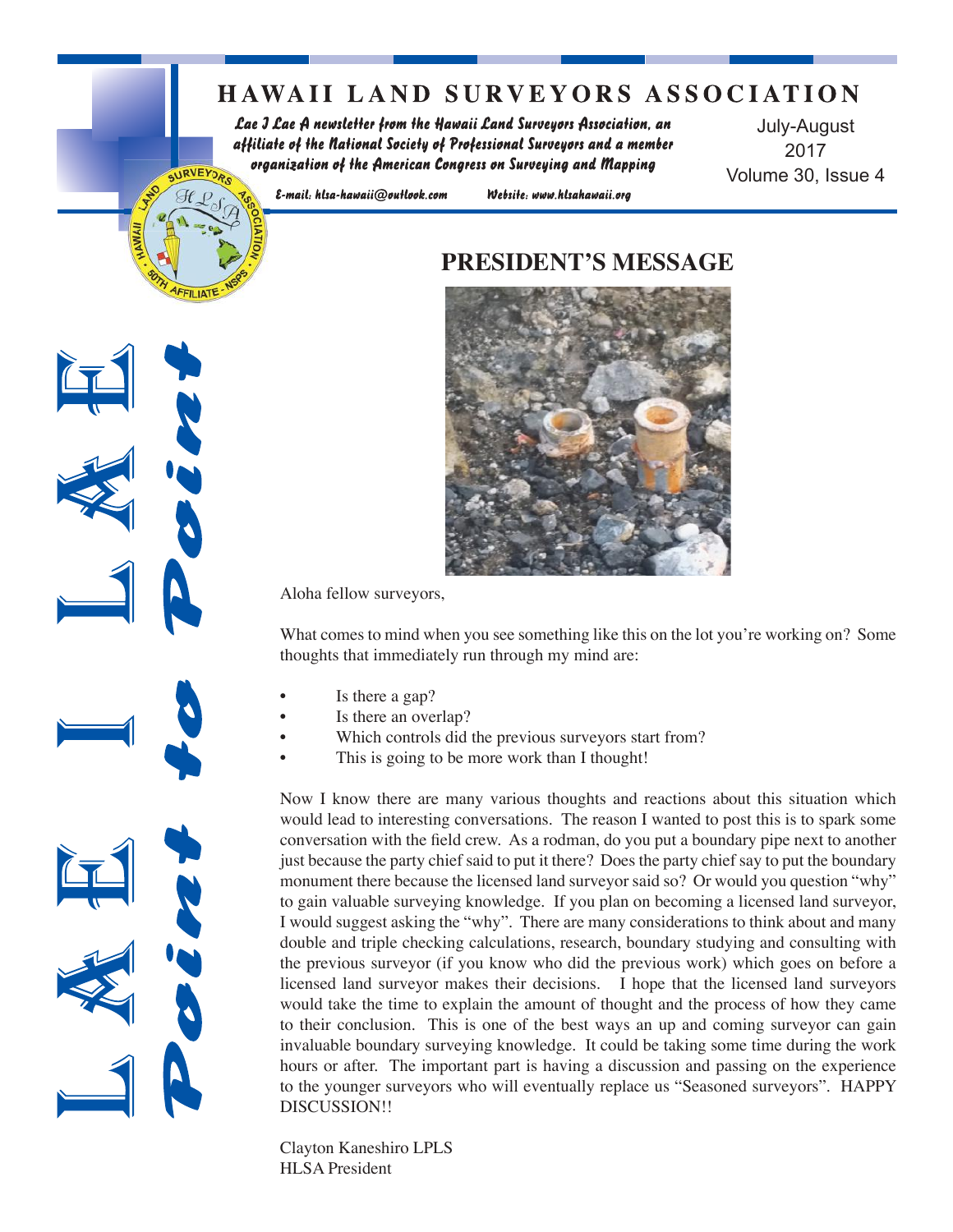

**National Society of Professional Surveyors Foundation, Inc. 5119 Pegasus Ct, Suite Q Frederick, MD 21704 Phone: 240-439-4615 \* Fax: 240-439-4952** 

August 28, 2017

State Society Executive Directors

Dear State Executive:

## **"HURRICANE HARVEY" TEXAS & LOUISIANA FLOODING WE NEED YOUR HELP!**

The news about the tremendous flooding and wind damage in Texas is virtually 24 hours a day. President Trump has declared Texas a "Disaster Area" and as I write this, has just declared Louisiana a "Disaster Area". The torrential rains, already over 30" in many areas, with another 20" predicted, will not be over for several more days.

 Many surveyors, their employees and their families will be the victims of this flooding! These surveyors will lose most of their furniture, appliances and clothing and their offices to the flood waters. Some will not be located in a FEMA designated flood zone and will have no flood insurance! Others will have flood insurance on the buildings but no contents!

I can tell you personally that being a flood victim is a devastating experience! I was wiped out in Super Storm Sandy. The effects of that flooding are still with me and the communities hit by that storm. There are still many abandoned homes and businesses four years after Sandy!

My point is that **Your Foundation needs donations!** We need money to replenish our Disaster Relief Fund and satisfy the claims that will be arriving from Texas and Louisiana! Our Disaster Relief fund is there to help our fellow professionals **(THAT MEANS YOU)** recover from floods, storms, tornados, fires and any other natural or manmade disaster. You never know when you are going to need help. I sure didn't!

Please be as generous as possible with your donations. I know that times are still difficult in some areas but send whatever you can afford. We will gratefully accept any donation you can make!

Send your donations to headquarters:

National Society of Professional Surveyors Foundation, Inc. 5119 Pegasus Drive Suite Q Frederick, MD 21704

Page 1 of 2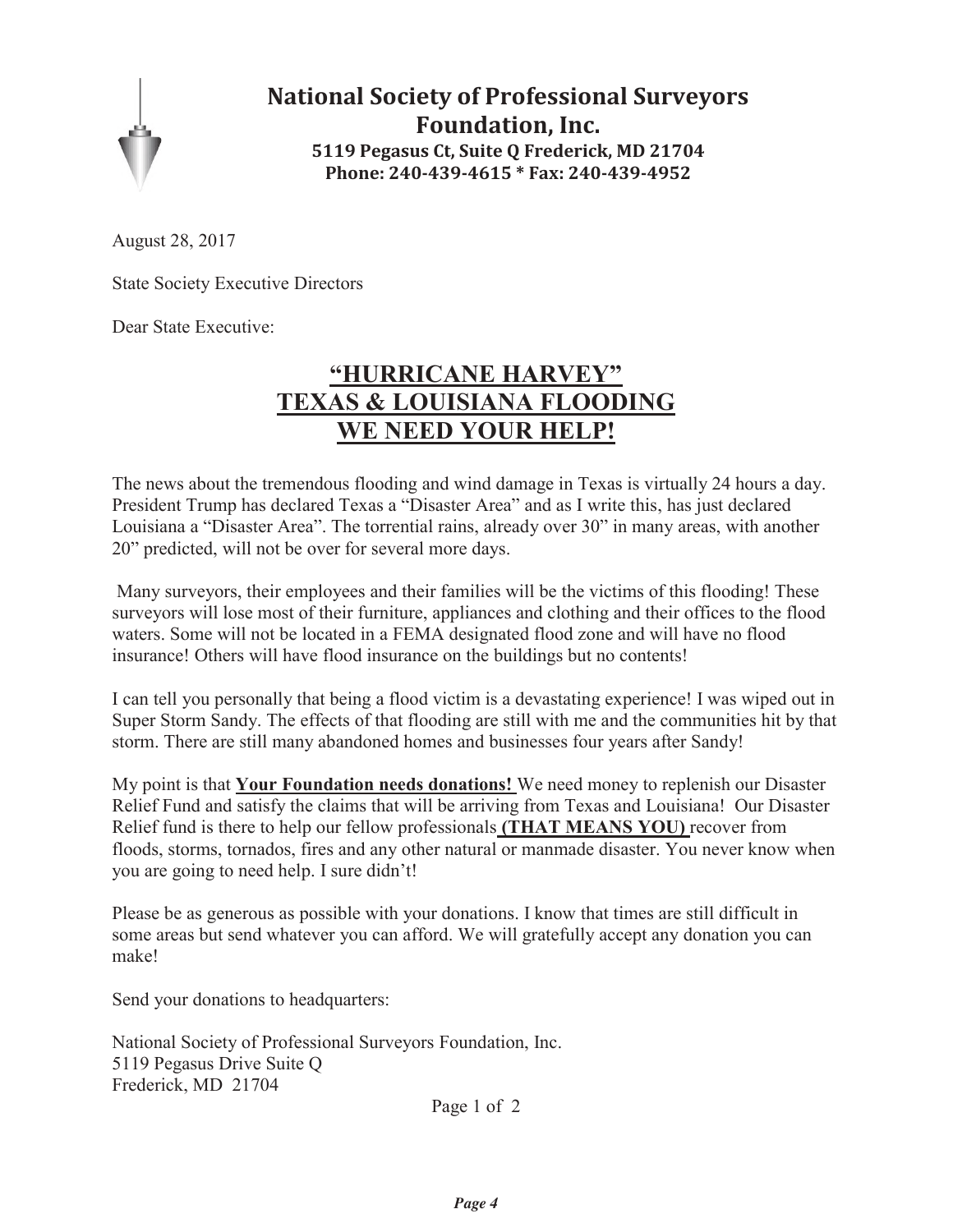Please mark Disaster Relief on your checks and remember we are a tax deductible 501 c3 organization.

### **Remember that the next check we send could be to one of your members!**

**Thank you for your anticipated generosity!** 

Jogham Delan

**Joseph M. Dolan, PLS NSPS Foundation Chair**

**Page 2 of 2**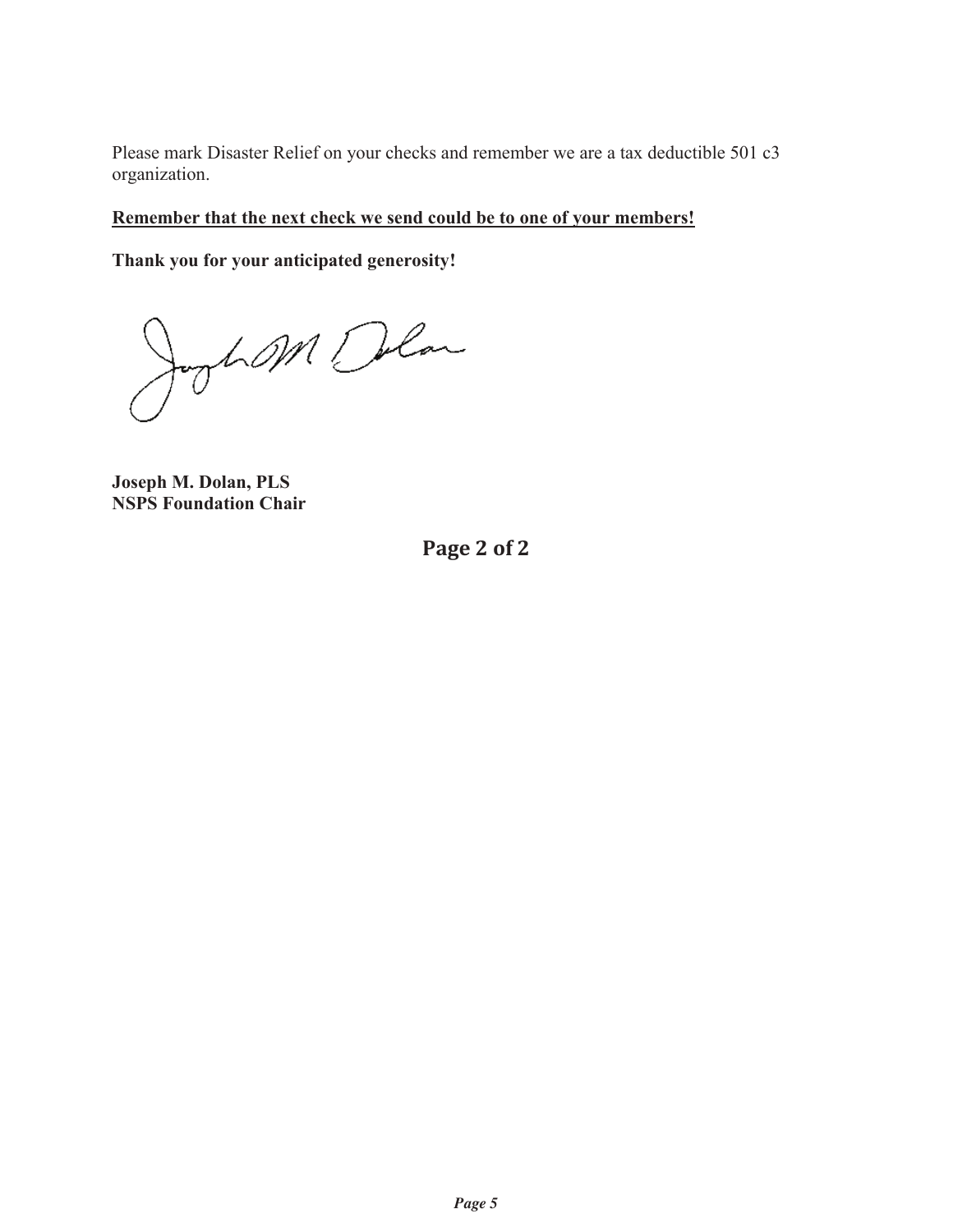# **CAD Draftperson (Honolulu)**

For Local Land Surveying Firm (Island of Oahu)

Experience and current with Autodesk Civil 3D CAD computer aided drafting software.

The successful candidate will produce ALTA, Boundary, Subdivision and Topographic Maps.

Qualifications: The Survey CAD Draftperson is responsible for timely completion of all assigned tasks with the following essential qualifications:

- Strong knowledge and expertise with Autodesk Civil 3D and Land surveying practices.
- Strong math and geometry background
- Analytical and problem solving skills
- Able to work individually and as a team on multiple projects simultaneously
- Research public records for available data relevant to ongoing projects
- Perform relevant and related tasks as may be directed

Required Education:

• High School or equivalent

Required Experience:

• Drafting: 3 years

Required License or Certification:

• Driver's

Email Resume Walk-ins are accepted - bring Resume

### **Towill, Shigeoka & Associates, Inc.**

2153 North King Street, Suite 308 Honolulu, Hawaii 96819 (o) (808) 538-3857 (f) (808) 537-9478 E-mail: survey@towillshigeoka.com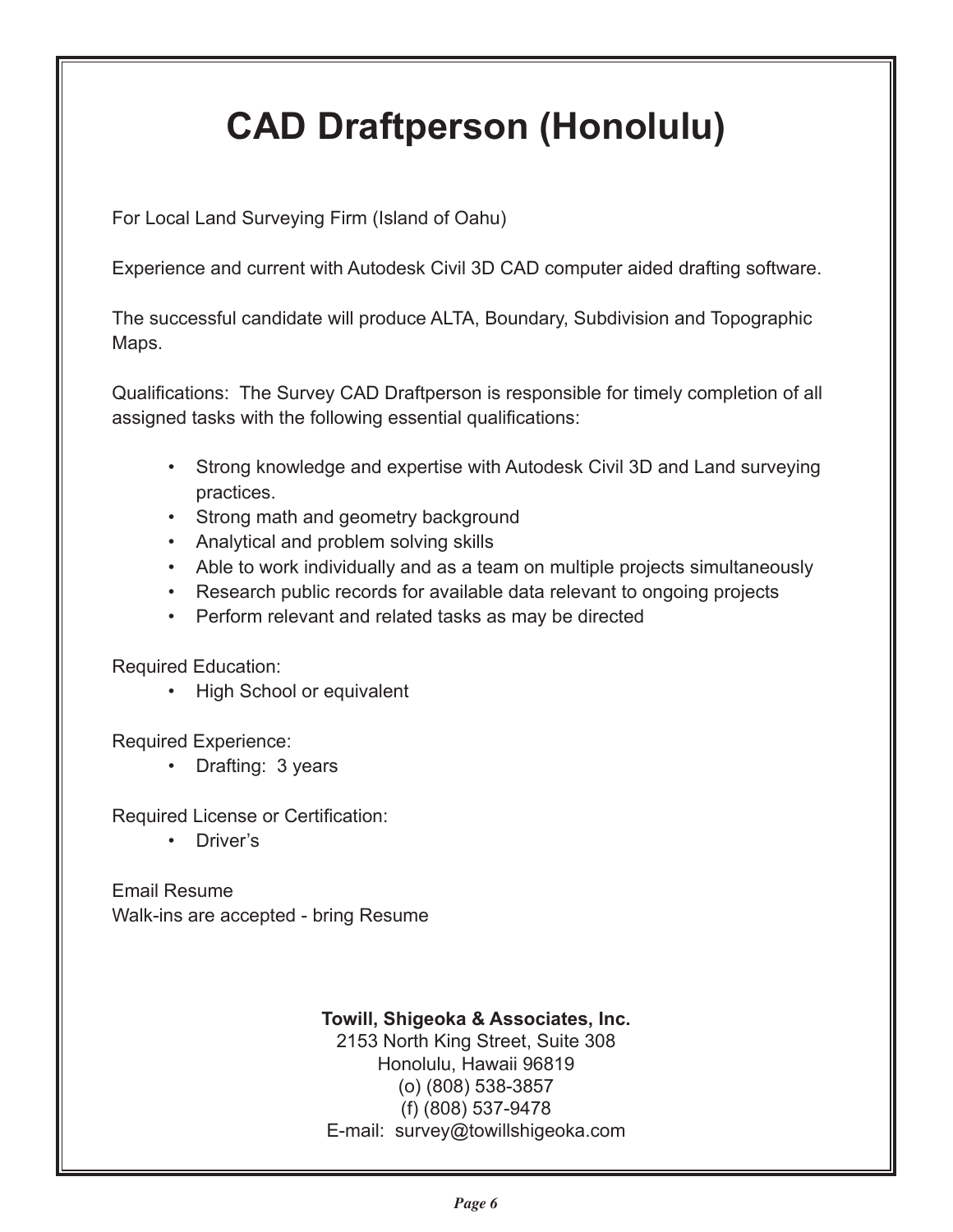

*Surveyors, Contractors, Drafting & Supplies* 

*Instrument Rental & Repair* 

Hubs Hawaii Inc. 85 Po'okela Street Hilo, HI 96720 Phone: (808) 961-3223 Toll Free: (800) 634-0206 Fax: (808) 935-6107 Email: hubs1@hawaiiantel.net Website: *www.hubshawaii.com*









*Products We Sell!* 







*Robotic Total Stations GNSS Surveying* 

*Systems* 

Total Stations Digital Theodolite Transit Digital Levels Automatic Levels Data Collection & *Digital Levels* 

*Office Software* 



*Level Lasers & Grade Lasers* 



*Point & Line Lasers* 



*Wheels* 

*Accessories* 

*Safety Gear* 



*Field Tools & Supplies* 



# *We Repair & Rent!*

*Our Service Department offers in-house service & repair on surveying instruments and laser levels. For questions and / or repair pricing, please contact us.* 



*We offer daily, weekly, or monthly rentals on survey and laser equipment at affordable prices. This is perfect for onetime-needs or weekend projects. For questions regarding rental pricing and availability, please contact us.* 

# *We Deliver, Pick-up & Ship!*



**SPECTRA** 

<sup>®</sup>Trimble

*We deliver & pick-up from Hilo to Kona, to save you from taking that special trip into Hilo. If you're on another island, no worries, we ship via UPS, USPS or air Cargo. Just contact us and we can provide you with the best method possible.*